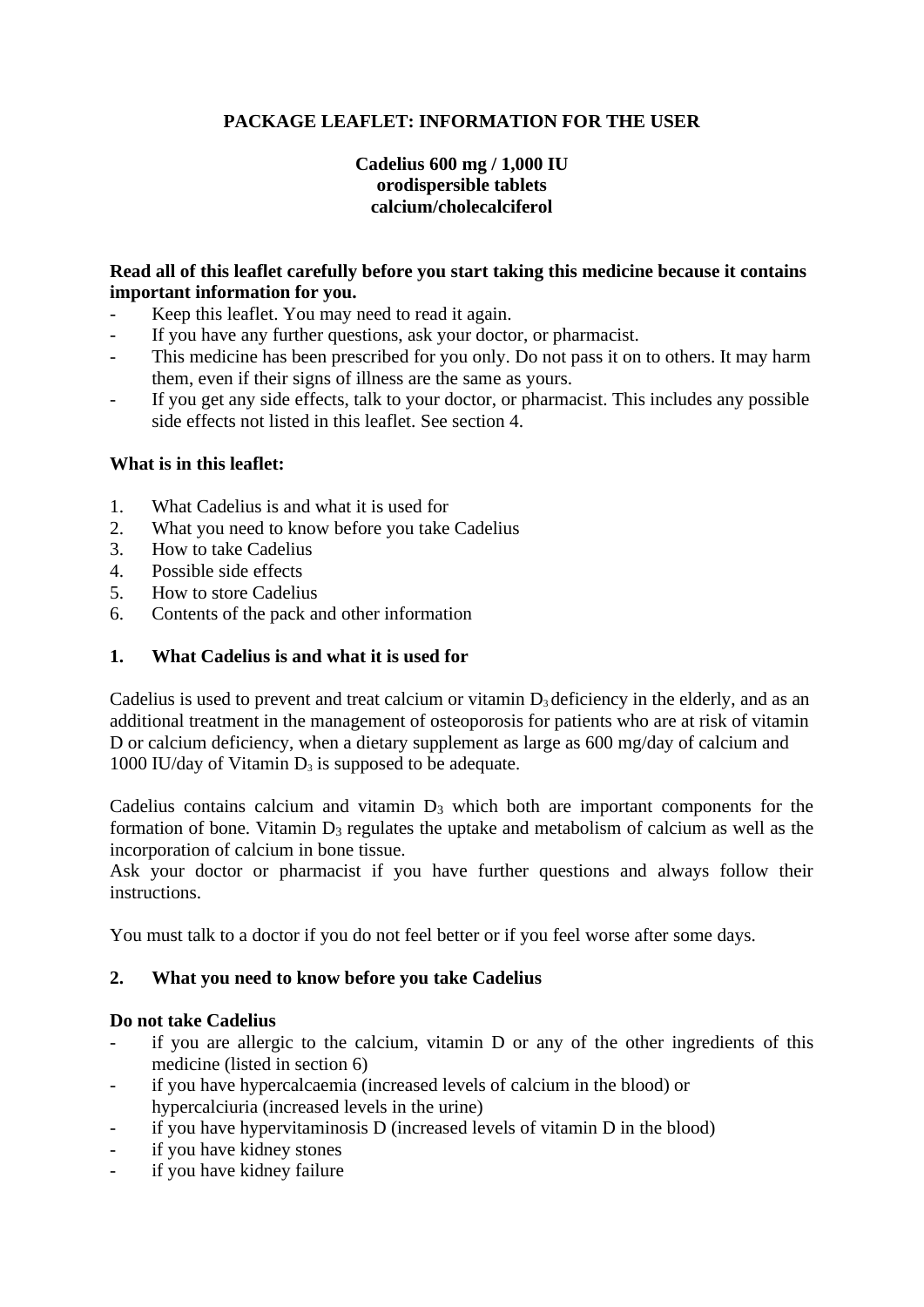if you are allergic to soya or peanuts.

## **Warnings and precautions**

Talk to your doctor or pharmacist before taking Cadelius:

- if you suffer from sarcoidosis (a special type of connective tissue disease that affects the lungs, skin and joints)
- if you are taking other drugs containing vitamin D or calcium
- if you have poor kidney function or high tendency of renal stone formation
- if you are immobilized with osteoporosis.

## **Other medicines and Cadelius**

Tell your doctor or pharmacist if you are taking or have recently taken or might take any other medicines.

The effect of the treatment can be affected if this drug is taken simultaneously with certain other drugs against:

- high blood pressure (thiazide diuretic)
- heart problems (cardiac glycosides such as digoxin)
- high cholesterol (cholestyramine)
- constipation (laxatives such as liquid paraffin)
- epilepsy (phenytoin or barbiturates)
- inflammatory conditions/suppression of immunity (corticosteroids)
- obesity (orlistat).

Please make sure your doctor knows if you are taking any of the medicines listed above. Your dosage may need to be adjusted.

If you simultaneously use a certain drug for;

osteoporosis (bisphosphonates)

you should take this at least one hour before you take Cadelius.

If you simultaneously use certain drugs for;

infection (quinolones)

you should take these two hours before or six hours after taking Cadelius.

If you simultaneously use certain drugs for;

infection (tetracyclines)

you should take these two hours before or four to six hours after taking Cadelius.

If you simultaneously take certain drugs for;

- dental caries (sodium fluoride)
- anaemia (iron)

you should take these drugs at least three hours before taking Cadelius.

If you simultaneously use a certain drug for;

hypothyroidism (levothyroxine)

you should separate the intake with Cadelius by at least four hours.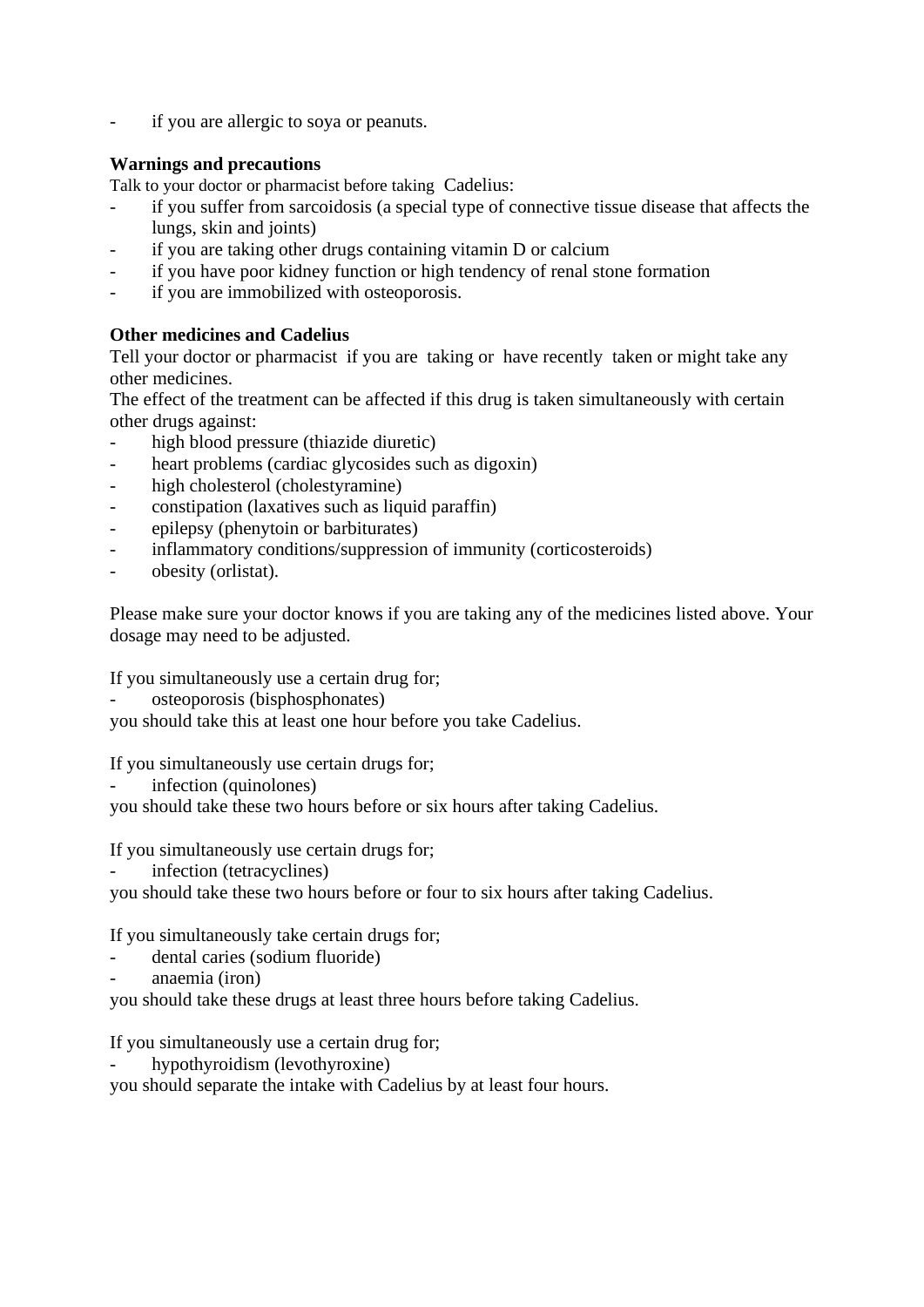## **Cadelius with food and drink and alcohol**

The calcium absorption may be inhibited by food containing oxalic acid (found in spinach and rhubarb) and phytic acid (found in whole cereals). You should wait at least two hours before you take Cadelius **if** you have eaten food with high content of oxalic acid or phytic acid.

### **Pregnancy and breast-feeding and fertility**

During pregnancy the daily intake should not exceed 1500 mg calcium and 600 IU vitamin D. Cadelius is therefore not recommended during pregnancy.

Cadelius can be used during breast-feeding. Calcium and vitamin  $D_3$  pass over into breast milk. This should be considered when giving additional vitamin D to the child.

If you are pregnant or breast-feeding, think you may be pregnant or are planning to have a baby, ask your doctor or pharmacist for advice before taking this medicine.

### **Driving and using machines**

Cadelius has no known effects on ability to drive or use machines.

### **Cadelius contains aspartame**

This medicine contains 8.67 mg aspartame in each tablet. Aspartame is a source of phenylalanine. It may be harmful if you have phenylketonuria (PKU), a rare genetic disorder in which phenylalanine builds up because the body cannot remove it properly.

## **Cadelius contains lactose and sucrose**

If you have been told by your doctor that you have intolerance to some sugars, contact your doctor before taking this medicinal product. The content of sucrose may be harmful to the teeth.

### **Cadelius contains soya oil**

If you are allergic to peanut or soya*,* do not use this medicinal product.

## **3. How to take Cadelius**

Always take this medicine exactly as your doctor or pharmacist has told you. Check with your doctor or pharmacist if you are not sure.

The dosage is individually decided for you by your doctor.

The recommended dose is 1 tablet daily.

The tablets may be sucked, they should not be swallowed whole.

The tablets should be taken preferably after meals.

The amount of calcium in Cadelius is lower than the usually recommended daily intake. Cadelius is therefore meant for patients with need for additional vitamin D, but with a dietary intake of 500-1000 mg of calcium per day. Your dietary intake of calcium should be estimated by your doctor.

### **Use in children and adolescent**

Cadelius are not intended for use in children and adolescents.

### **If you take more Cadelius than you should**

If you may have taken more Cadelius than you should, talk to your doctor or pharmacist immediately.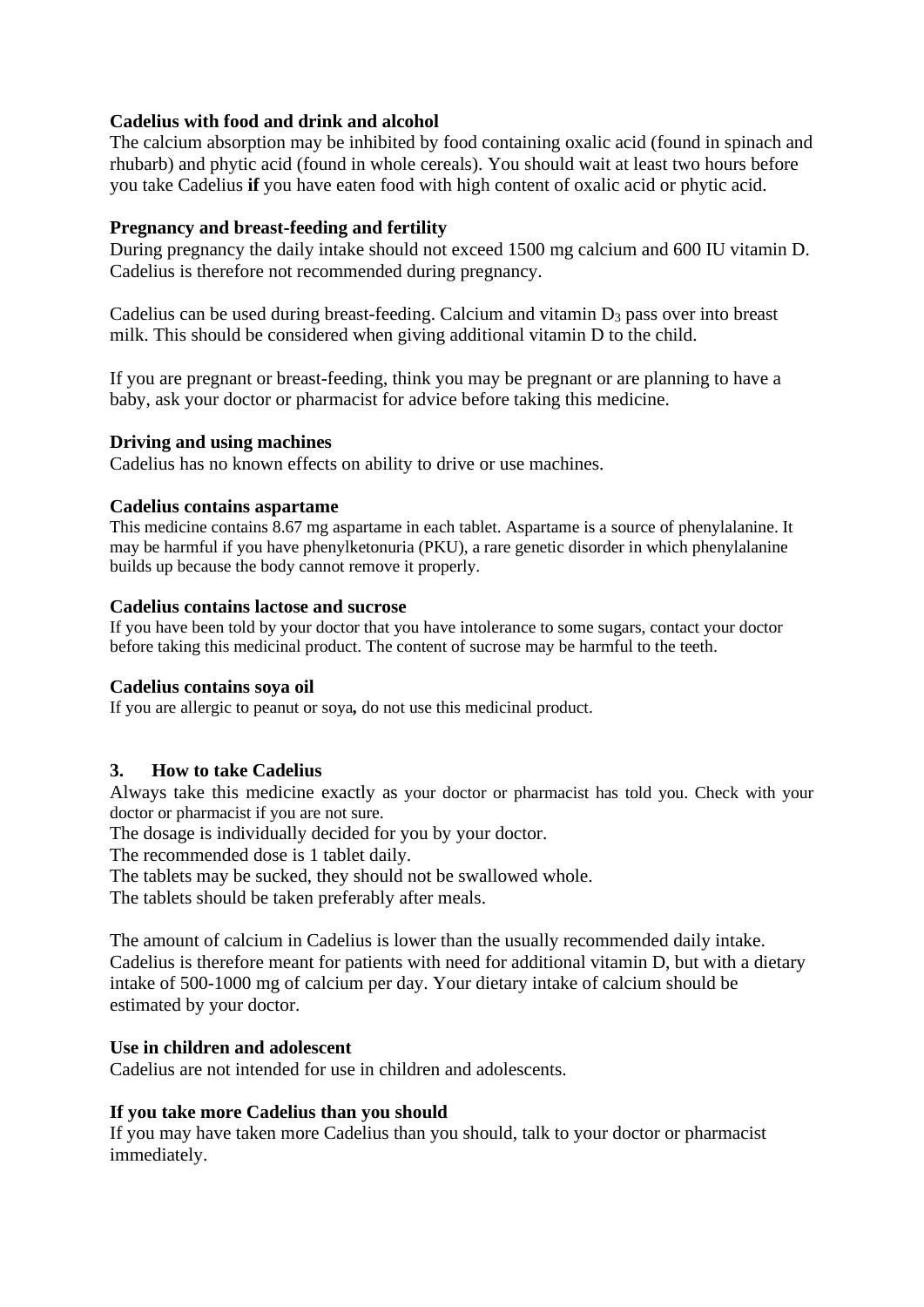Some symptoms of overdose of Cadelius are loss of appetite, thirst, abnormal increased urine secretion, nausea, vomiting and constipation.

### **If you forget to take Cadelius**

Take it as soon as you remember. Then take your next dose at the usual time. However, if it is almost time for your next dose, skip the missed dose and continue as usual. Never take two doses at the same time.

If you have any further questions on the use of this medicine, ask your doctor or pharmacist.

## **4. Possible side effects**

Like all medicines, this medicine can cause side effects, although not everybody gets them.

You should stop taking Cadelius and see your doctor immediately if you experience symptoms of serious allergic reactions, such as

- swollen face, lips, tongue or throat
- difficult to swallow
- hives and difficulty breathing

*Uncommon (may affect up to 1 in 100 people)*: hypercalcaemia (increased levels of serum calcium) and/or hypercalciuria (increased levels of urine calcium).

*Rare (may affect up to 1 in 1,000 people):* constipation, flatulence, nausea, abdominal pain, diarrhoea, pruritus, rash and urticaria.

*Not known (frequency cannot be estimated from the available data):* serious allergic reactions.

### *Other special population:*

Patients with renal impairment could have a potential risk of hyperphosphatemia, nephrolithiasis and nephrocalcinosis.

### **Reporting of side effects:**

If you get any side effects, talk to your doctor, pharmacist or nurse. This includes any possible side effects not listed in this leaflet. You can also report side effects directly via: HPRA Pharmacovigilance, Earlsfort Terrace, IRL – Dublin 2; Tel: +353 1 6764971; Fax: +353 1 6762517. Website: [www.hpra.ie;](http://www.hpra.ie/) E-mail: [medsafety@hpra.ie.](mailto:medsafety@hpra.ie) By reporting side effects, you can help provide more information on the safety of this medicine.

### **5. How to store Cadelius**

- o Keep this medicine out of the sight and reach of children.
- o Keep container tightly closed. Do not use this medicine after the expiry date which is stated on the label. The expiry date refers to the last day of that month.
- o Store in the original package in order to protect from light. Keep the container tightly closed in order to protect from moisture.
- o After first opening, the shelf life is 60 days.
- o Do not use this medicine if you notice any signs of deterioration.
- o Do not throw away any medicines via wastewater or household waste. Ask your pharmacist how to throw away medicines you no longer use. These measures will help to protect the environment.